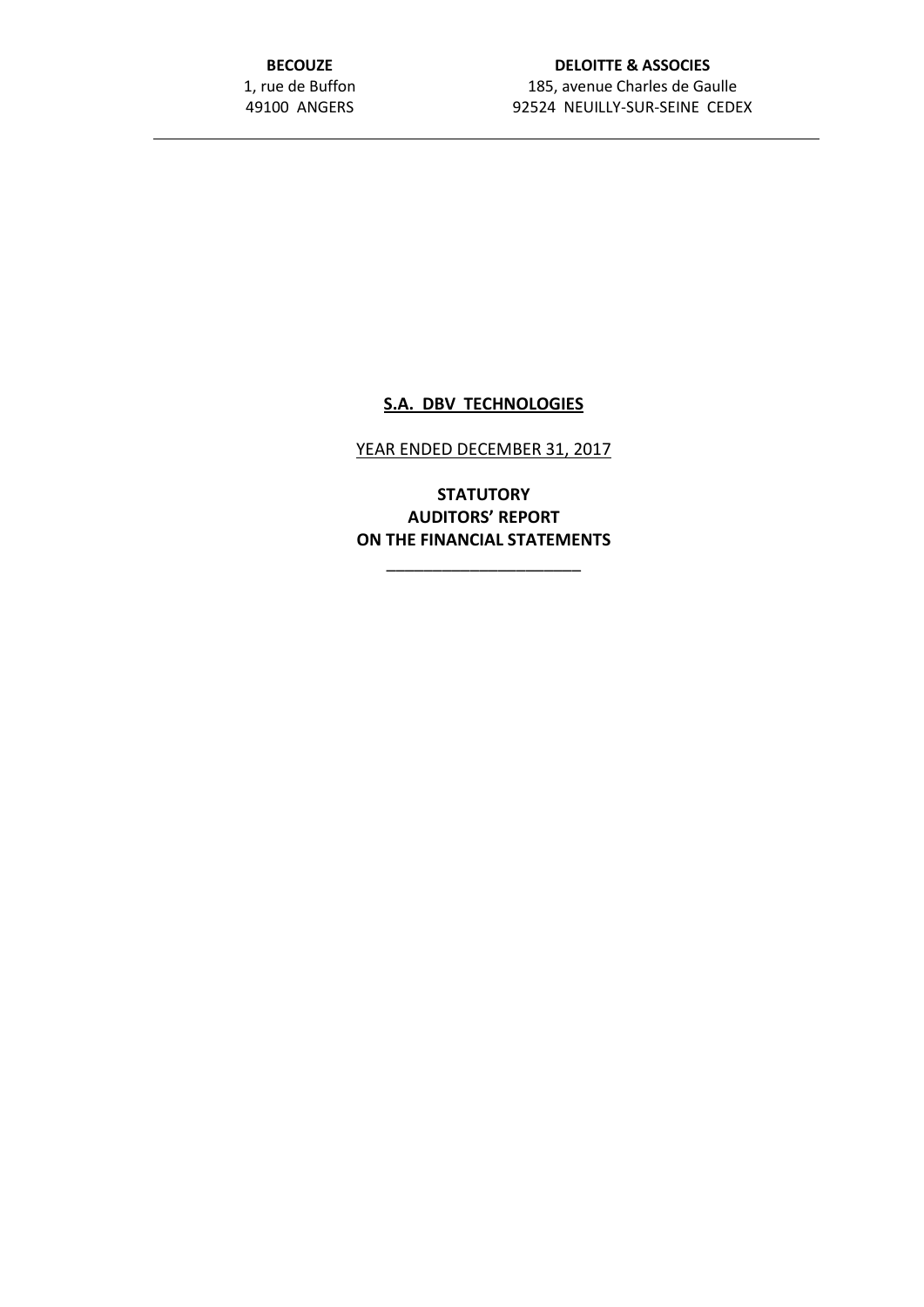**BECOUZE** 1, rue de Buffon 49100 ANGERS

### **DELOITTE & ASSOCIES 1** 185, avenue Charles de Gaulle 92524 NEUILLY-SUR-SEINE CEDEX

## **S.A. DBV TECHNOLOGIES** 177 - 181, avenue Pierre Brossolette 92120 MONTROUGE

\_\_\_\_\_\_\_\_\_\_\_\_\_\_\_

*This is a translation into English of the statutory auditors' report on the financial statements of the Company issued in French and it is provided solely for the convenience of English speaking users. This statutory auditors' report includes information required by French law, such as information about the appointment of the statutory auditors or verification of the management report and other documents provided to shareholders.*

*This report should be read in conjunction with, and construed in accordance with, French law and professional auditing standards applicable in France.*

*Statutory auditors' report on the financial statements for the year ended December 31, 2017*

To the Shareholders' Meeting of DBV TECHNOLOGIES,

#### **1 - OPINION**

In compliance with the engagement entrusted to us by your Shareholders' Meetings, we have audited the accompanying financial statements of DBV TECHNOLOGIES for the year ended December 31, 2017

In our opinion, the financial statements give a true and fair view of the assets and liabilities and of the financial position of the Company as of December 31, 2017 and of the results of its operations for the year then ended in accordance with French accounting principles.

The audit opinion expressed above is consistent with our report to the Audit Committee.

#### **2 - BASIS FOR OPINION**

#### *Audit Framework*

We conducted our audit in accordance with professional standards applicable in France. We believe that the audit evidence we have obtained is sufficient and appropriate to provide a basis for our opinion.

Our responsibilities under those standards are further described in the "Statutory Auditors' Responsibilities for the Audit of the Financial Statements" section of our report.

#### *Independence*

We conducted our audit engagement in compliance with independence rules applicable to us, for the period from January 1, 2017 to the date of our report and specifically we did not provide any prohibited non-audit services referred to in Article 5(1) of Regulation (EU) No. 537/2014 or in the French Code of ethics (*Code de déontologie*) for statutory auditors.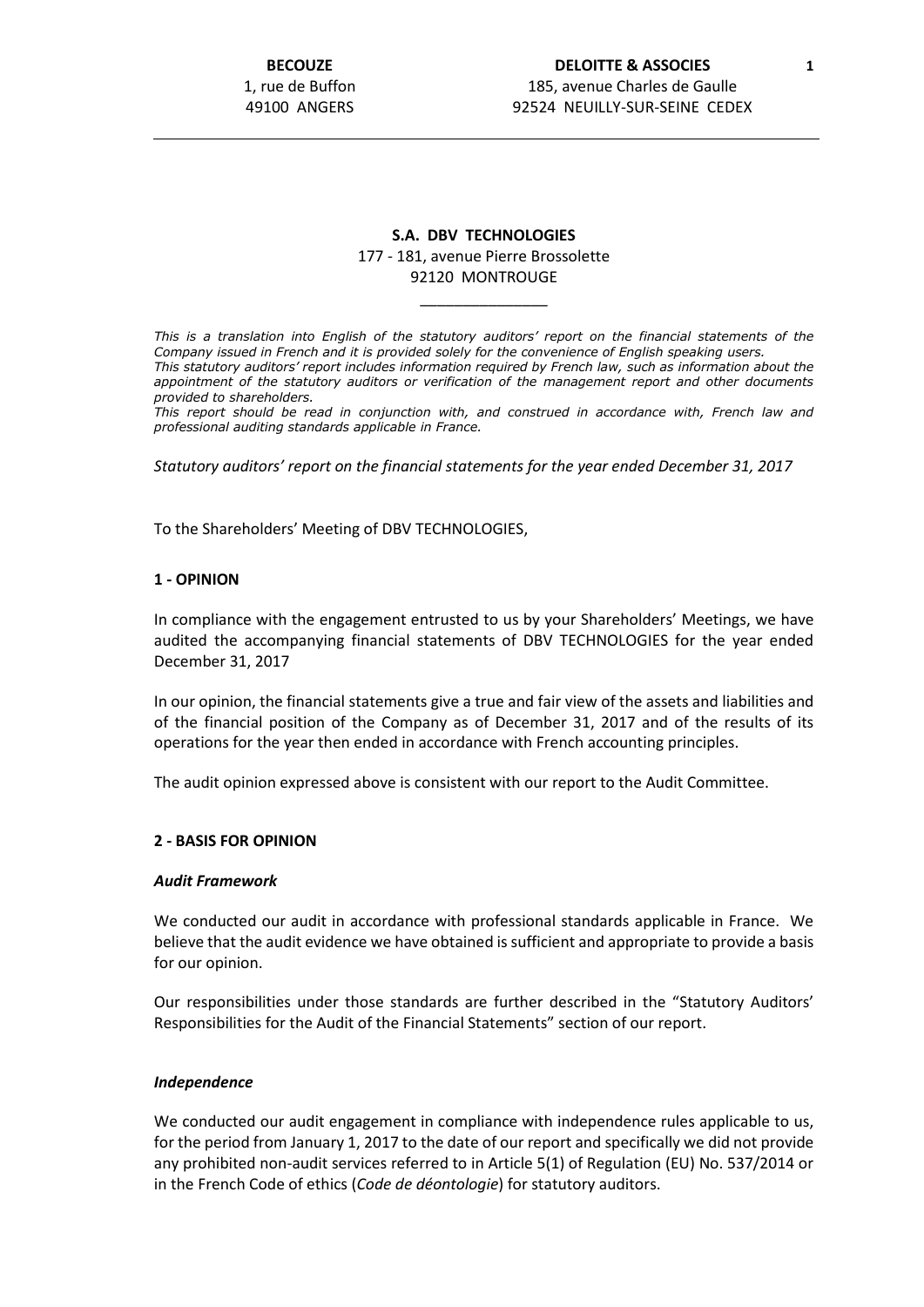### **3 - MATERIAL UNCERTAINTY RELATED TO GOING CONCERN**

Without qualifying the above opinion, we draw your attention to the material uncertainty relating to events or conditions that may cast significant doubt on the entity's ability to continue as a going concern described in Note 1 to the financial statements.

## **4 - JUSTIFICATION OF ASSESSMENTS - KEY AUDIT MATTERS**

In accordance with the requirements of Articles L. 823-9 and R. 823-7 of the French Commercial Code (*Code de commerce*) relating to the justification of our assessments, other than the matter described in the "Material uncertainty related to going concern" section, we bring your attention to the key audit matters relating to risks of material misstatement that, in our professional judgment, were of most significance in the audit of the financial statements of the current period, as well as our responses to those risks.

These matters were addressed in the context of our audit of the financial statements as a whole, and in forming our opinion thereon, and we do not provide a separate opinion on specific items of the financial statements.

#### *Valuation of advances granted by DBV TECHNOLOGIES to its subsidiary DBV Inc.*

*Notes 1.2 "Accounting principles - Financial Assets, 1.3 "Accounting rules and methods - Operating receivables and payables," 2.2 "Receivables," and 10 "Subsidiaries and affiliates" to the financial statements.*

| <b>Identified risk</b>                                                                                                                                                                                                                                                                                                                                                                                                                                                                                                                                                                                                                                                                                                                                                                                                            | Audit work performed                                                                                                                                                                                                                                                                                                                                              |
|-----------------------------------------------------------------------------------------------------------------------------------------------------------------------------------------------------------------------------------------------------------------------------------------------------------------------------------------------------------------------------------------------------------------------------------------------------------------------------------------------------------------------------------------------------------------------------------------------------------------------------------------------------------------------------------------------------------------------------------------------------------------------------------------------------------------------------------|-------------------------------------------------------------------------------------------------------------------------------------------------------------------------------------------------------------------------------------------------------------------------------------------------------------------------------------------------------------------|
| The advances granted by DBV TECHNOLOGIES S.A.<br>to its wholly-owned subsidiary DBV Inc. were<br>recorded on the balance sheet for a total gross<br>value of €35.7 million and impaired in the amount<br>of €34.9 million (equity securities were recorded<br>on the balance sheet for K€ 1).                                                                                                                                                                                                                                                                                                                                                                                                                                                                                                                                     | We assessed the impairment level of the current<br>account with respect to the current activity and<br>financial position of DBV Inc.<br>Accordingly, we carried out the following<br>procedures:                                                                                                                                                                 |
| The DBV Inc. subsidiary was created in 2014 to<br>establish the group in the U.S., in order to obtain<br>the necessary FDA authorizations for the U.S.<br>marketing of products developed by the company.<br>DBV Inc. does not generate any revenue.<br>Its expenses are entirely financed by DBV<br>TECHNOLOGIES S.A. through a current account.<br>After assessing the balance sheet value of equity<br>securities and when the subsidiary's net worth is<br>negative, a current account impairment loss is<br>recognized and, if necessary, a contingency<br>provision is recorded in liabilities for the additional<br>amount.<br>considered<br>the<br>the<br>We<br>assessment<br>οf<br>recoverability of the advances granted to be a key<br>audit matter, given their weight in the DBV<br>TECHNOLOGIES S.A. balance sheet. | Verified that the equity used to assess the<br>impairment level matched the financial<br>statements,<br>$\blacksquare$<br>Validated the offsetting of the advances<br>granted in the financial statements of each<br>entity<br>Conducted<br>audit<br>$\blacksquare$<br>certain<br>procedures<br>regarding the financial statements of the DBV<br>Inc. subsidiary. |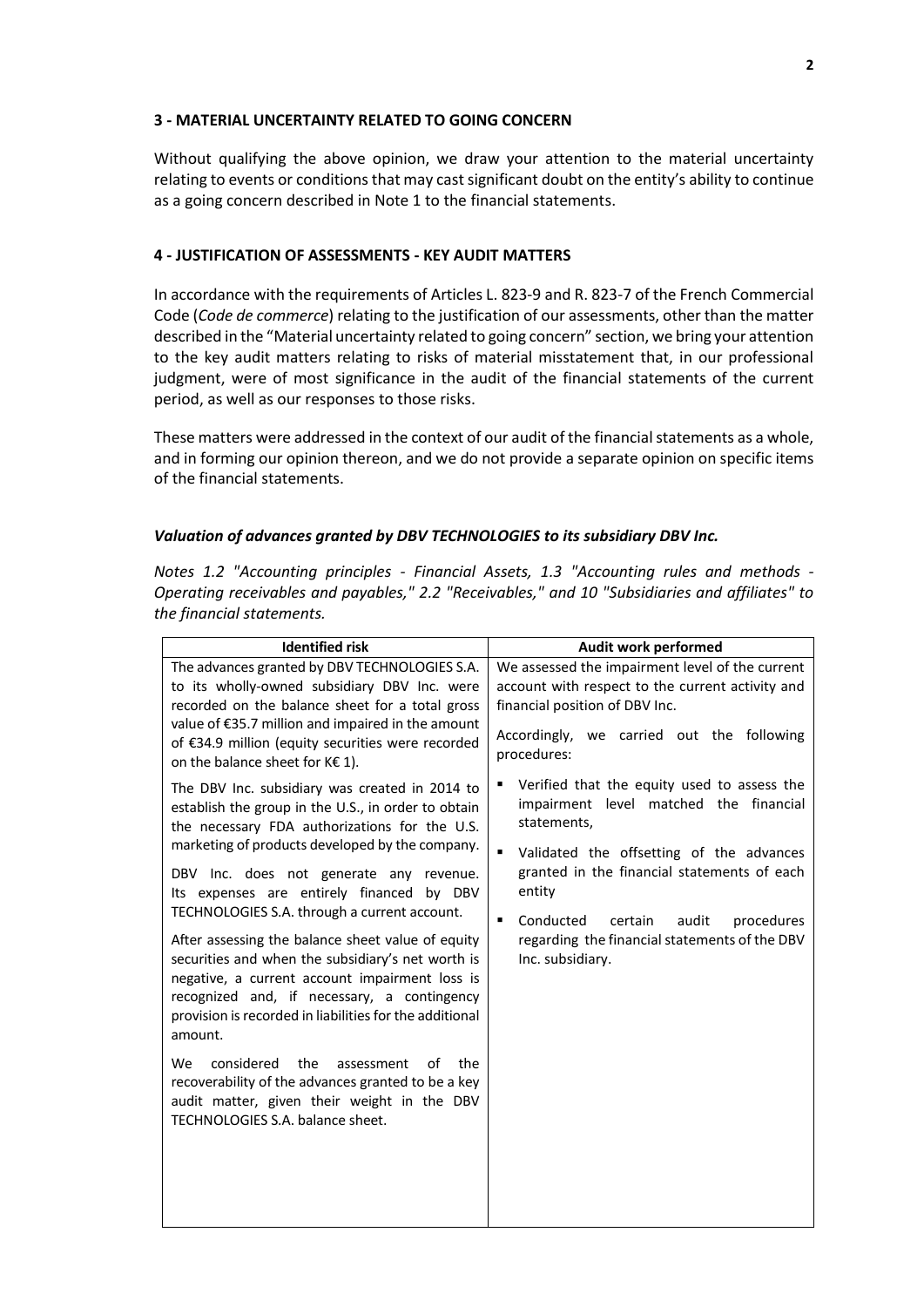### **5 - VERIFICATION OF THE MANAGEMENT REPORT AND OF THE OTHER DOCUMENTS PROVIDED TO SHAREHOLDERS**

We have also performed, in accordance with professional standards applicable in France, the specific verifications required by French law.

## *Information provided in the management report and in the other documents provided to the shareholders with respect to the financial position and the financial statements*

We have no matters to report as to the fair presentation and the consistency with the financial statements of the information given in the management report of the Board of Directors and in the other documents provided to Shareholders with respect to the financial position and the financial statements.

### *Report on Corporate Governance*

We confirm the existence in the Report on Corporate Governance of the information required by Articles L. 225-37-3 and L. 225-37-4 of the French Commercial Code.

Concerning the information given in accordance with the requirements of Article L. 225-37-3 of the French Commercial Code relating to remunerations and benefits received by the directors and any other commitments made in their favor, we have verified its consistency with the financial statements, or with the underlying information used to prepare these financial statements and, where applicable, with the information obtained by your Company from controlling and controlled companies. Based on this work, we attest the accuracy and fair presentation of this information.

Regarding the information on factors that your Company considered could have a potential incidence in case of public takeover or swap bid, given in accordance with the requirements of Article L. 225-37-5 of the French Commercial Code, we have verified they are in accordance with the underlying documentation provided to us. Based on this work, we have no matter to report on this information.

#### *Other information*

In accordance with French law, we have verified that the required information concerning the identity of the shareholders and holders of the voting rights has been properly disclosed in the management report.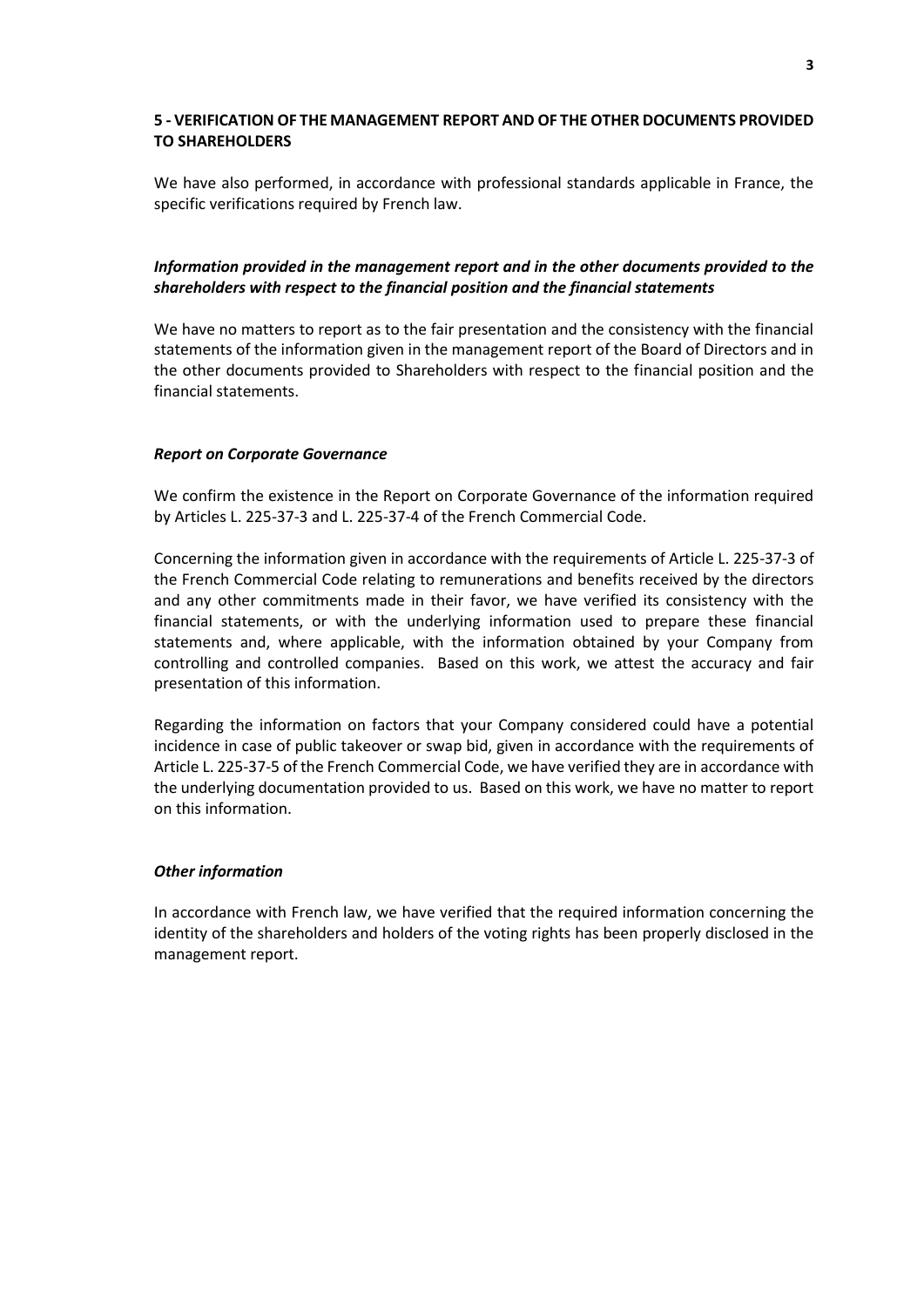### **6 - REPORT ON OTHER LEGAL AND REGULATORY REQUIREMENTS**

### *Appointment of the Statutory Auditors*

DELOITTE & ASSOCIES and BECOUZE were appointed statutory auditors of DBV TECHNOLOGIES by the Shareholders' Meetings of December 9, 2011, and June 3, 2014, respectively.

As of December 31, 2017, DELOITTE & ASSOCIES and BECOUZE were in their 7th and 4th year of uninterrupted engagement, respectively, and therefore six and four years since the Company was admitted for trading on a regulated market

# **7 - RESPONSIBILITIES OF MANAGEMENT AND THOSE CHARGED WITH GOVERNANCE FOR THE FINANCIAL STATEMENTS**

Management is responsible for the preparation and fair presentation of the financial statements in accordance with French accounting principles and for such internal control as management determines is necessary to enable the preparation of financial statements that are free from material misstatement, whether due to fraud or error.

In preparing the financial statements, management is responsible for assessing the Company's ability to continue as a going concern, disclosing, as applicable, matters related to going concern and using the going concern basis of accounting unless it is expected to liquidate the Company or to cease operations.

The Audit Committee is responsible for monitoring the financial reporting process and the effectiveness of internal control and risk management systems and, where applicable, its internal audit, regarding the accounting and financial reporting procedures.

The financial statements have been approved by the Board of Directors.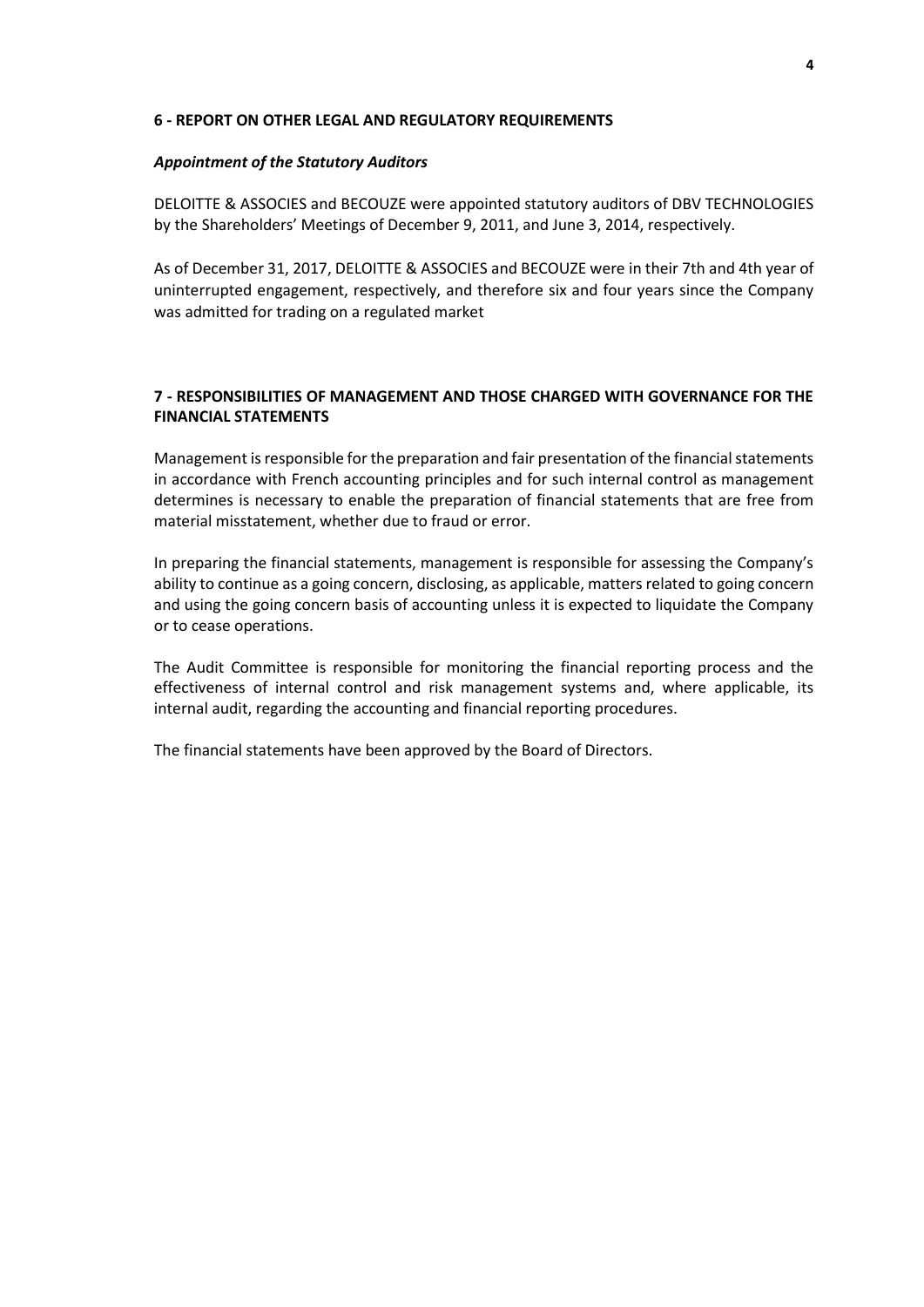### **8 - STATUTORY AUDITORS' RESPONSIBILITIES FOR THE AUDIT OF THE FINANCIAL STATEMENTS**

### *Objectives and audit approach*

Our role is to issue a report on the financial statements. Our objective is to obtain reasonable assurance about whether the financial statements as a whole are free from material misstatement. Reasonable assurance is a high level of assurance, but is not a guarantee that an audit conducted in accordance with professional standards will always detect a material misstatement when it exists. Misstatements can arise from fraud or error and are considered material if, individually or in the aggregate, they could reasonably be expected to influence the economic decisions of users taken on the basis of these financial statements.

As specified in Article L. 823-10-1 of the French Commercial Code, our statutory audit does not include assurance on the viability of the Company or the quality of management of the Company's affairs.

As part of an audit conducted in accordance with professional standards applicable in France, the statutory auditor exercises professional judgment throughout the audit and furthermore:

- Identifies and assesses the risks of material misstatement of the financial statements, whether due to fraud or error, designs and performs audit procedures responsive to those risks, and obtains audit evidence considered to be sufficient and appropriate to provide a basis for his opinion. The risk of not detecting a material misstatement resulting from fraud is higher than for one resulting from error, as fraud may involve collusion, forgery, intentional omissions, misrepresentations, or the override of internal control.
- Obtains an understanding of internal control relevant to the audit in order to design audit procedures that are appropriate in the circumstances, but not for the purpose of expressing an opinion on the effectiveness of the internal control.
- Evaluates the appropriateness of accounting policies used and the reasonableness of accounting estimates and related disclosures made by management in the financial statements.
- Assesses the appropriateness of management's use of the going concern basis of accounting and, based on the audit evidence obtained, whether a material uncertainty exists related to events or conditions that may cast significant doubt on the Company's ability to continue as a going concern. This assessment is based on the audit evidence obtained up to the date of his audit report. However, future events or conditions may cause the Company to cease to continue as a going concern. If the statutory auditor concludes that a material uncertainty exists, there is a requirement to draw attention in the audit report to the related disclosures in the financial statements or, if such disclosures are not provided or inadequate, to modify the opinion expressed therein.
- Evaluates the overall presentation of the financial statements and assesses whether these statements represent the underlying transactions and events in a manner that achieves fair presentation.